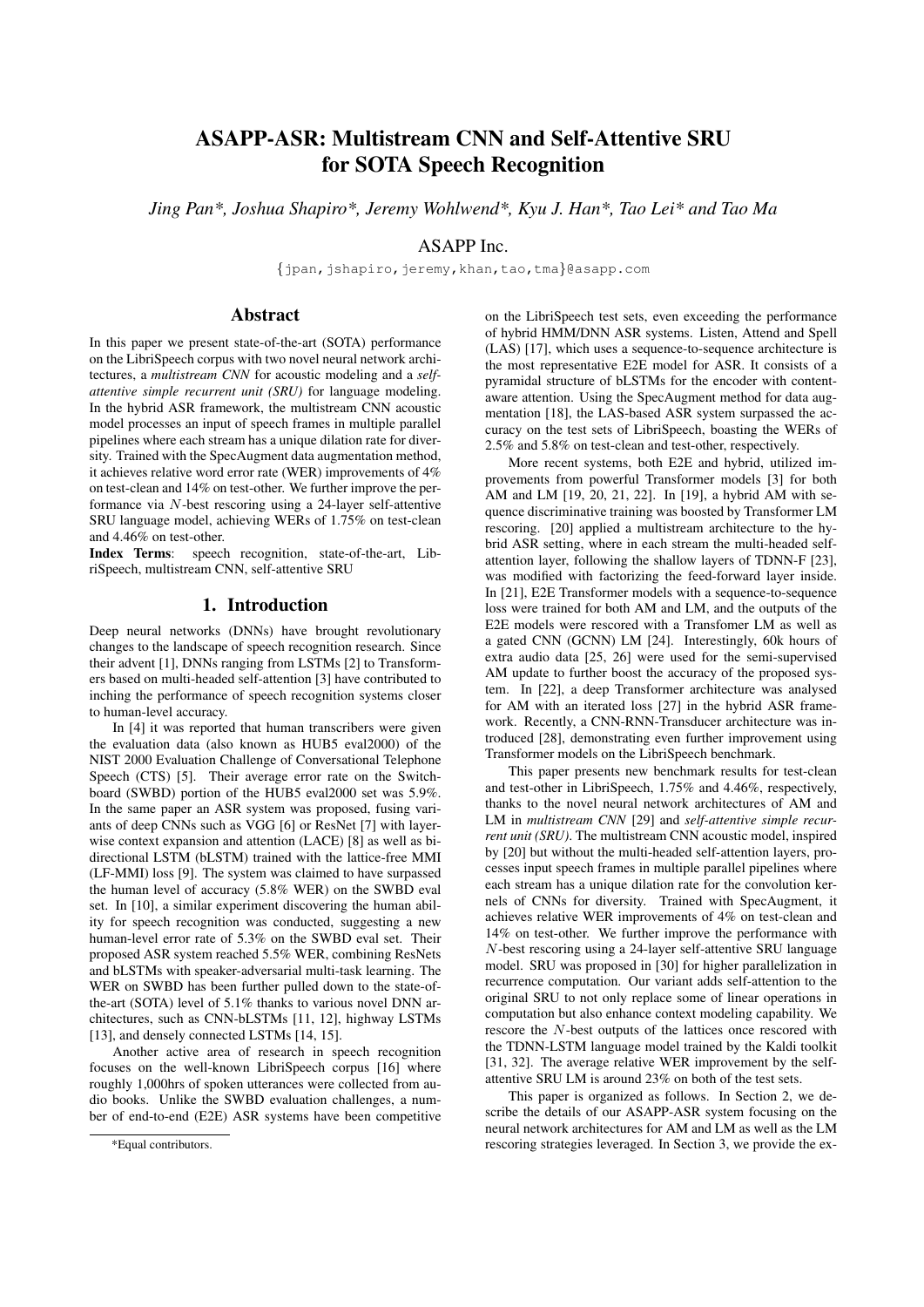

Figure 1: *Schematic diagram of the multistream CNN acoustic model architecture.*

perimental setup and discuss the results from various configurations in the proposed system. In Section 4, we conclude the paper with summary remarks and future directions.

# 2. ASAPP-ASR: System Descriptions

## 2.1. Multistream CNN for Acoustic Modeling

For robust acoustic modeling, we leverage the benefits of multistream CNNs [29] (illustrated in Figure 1 above). This novel neural network architecture accommodates diverse temporal resolutions in multiple streams to achieve robustness. For diverse temporal resolution, it considers stream-specific dilation rates on TDNN-F [23], a variant of 1D-CNN. Each stream stacks narrower TDNN-F layers whose kernel has a unique dilation rate when processing input speech frames in parallel. The dilation rate for the TDNN-F layers in each stream is chosen from multiples of the default subsampling rate (3 frames). This offers a seamless integration with the training and decoding process where input speech frames are subsampled. With SpecAugment [18], multistream CNNs provide additional robustness against challenging audio, such as the "other" sets in LibriSpeech.

In the proposed architecture, we position 5 layers of 2D-CNNs in a single stream fashion to process input log-mel spectrogram before multiple streams are branched out. We use  $3 \times 3$ kernels for the 2D CNN layers with a filter size of 256 except for the first layer with a filter size of 128. Every other layer in the 2D-CNNs we apply frequency band subsampling with a rate of 2. In the multistream structure, each stream rolls out 17 TDNN-F layers, where each TDNN-F consists of two  $2 \times 1$ factorized convolution matrices, followed by a skip connection, batch normalization and dropout layer, with 512-dimensional neurons. Consider the embedding vector  $x_i$  coming out of the single stream 2D-CNN layers at the given time step of i. The output vector  $y_i^m$  from the stream m going through the stack of TDNN-F layers with the dilation rate  $r<sub>m</sub>$  can be written as

$$
\mathbf{y}_i^m = \text{Stacked-TDNN-F}_m \left( \mathbf{x}_i \middle| \left[ -r_m, r_m \right] \right) \tag{1}
$$

where  $[-r_m, r_m]$  means a  $3 \times 1$  kernel given the dilation rate of  $r<sub>m</sub>$ . The output embeddings from the multiple streams are then concatenated, and followed by ReLu, batch normalization and a dropout layer:

$$
\mathbf{z}_{i} = \text{Dropout}\left(BN\left(Relu\left(\text{Concat}\left(\mathbf{y}_{i}^{1}, \mathbf{y}_{i}^{2}, \ldots, \mathbf{y}_{i}^{M}\right)\right)\right)\right). \tag{2}
$$

This embedding vector is projected on the output layer via a couple of fully connected layers at the end of the network. We employ 3 streams with the dilation configuration of  $6 - 9 - 12$ where the dilation rates of 6, 9 and 12 are applied for TDNN-F layers across the 3 streams.

## 2.2. Self-attentive SRU for Language Modeling

We train our LMs using a variant of the SRU architecture proposed by [30]. Given an input sequence  $\{x_1, \dots, x_L\}$  where each  $x_t \in \mathbb{R}^d$  represents a feature vector, a single layer of SRU involves the following recurrence computation:

$$
\mathbf{f}_t = \sigma(\mathbf{u}_{1,t} + \mathbf{v} \odot \mathbf{c}_{t-1} + \mathbf{b})
$$
\n
$$
\mathbf{r}_t = \sigma(\mathbf{u}_{2,t} + \mathbf{v}' \odot \mathbf{c}_{t-1} + \mathbf{b}')
$$
\n
$$
\mathbf{c}_t = \mathbf{f}_t \odot \mathbf{c}_{t-1} + (1 - \mathbf{f}_t) \odot \mathbf{u}_{3,t}
$$
\n
$$
\mathbf{h}_t = \mathbf{r}_t \odot \mathbf{c}_t + (1 - \mathbf{r}_t) \odot \mathbf{x}_t.
$$

where  $\sigma(\cdot)$  is the sigmoid activation,  $\mathbf{h}_t \in \mathbb{R}^d$  is the output state at step t, and  $c_t, f_t, r_t \in \mathbb{R}^d$  are the internal hidden state and sigmoid gates at step t, respectively. The vectors  $\mathbf{u}_{*,t}$  are computed using a linear projection:

$$
\mathbf{u}_{1,t}, \mathbf{u}_{2,t}, \mathbf{u}_{3,t} = [\mathbf{W}_1, \mathbf{W}_2, \mathbf{W}_3]^{\top} \mathbf{x}_t, \tag{3}
$$

given three parameter matrices  $W_1$ ,  $W_2$ ,  $W_3$  of the SRU layer. Compared to other recurrent networks such as LSTM and GRU, SRU adopts element-wise hidden-to-hidden connections  $\mathbf{v} \odot \mathbf{c}_{t-1}$  and  $\mathbf{v}' \odot \mathbf{c}_{t-1}$ . As a consequence, each of the hidden dimensions becomes independent and can be executed in parallel, achieving much faster training speed.

Several variants of SRU architecture have been successfully employed in speech models [33, 34, 35]. In this work, we use a self-attentive variant to enhance context modeling capacity by substituting the linear operation (Eq. 3) with the multi-head attention operation originally proposed in [3].

#### 2.3. Language Model Rescoring

We employ multiple stages of LM rescoring in order to obtain the minimum WERs. The initial decoding is based on the decoding graph constructed from the multistream CNN AM and a 3-gram LM, resulting in the initial hypotheses in a lattice format. Lattice rescoring is done with a larger sized 4-gram LM, followed by a second-pass lattice rescoring with the TDNN-LSTM language model [32]. In the final rescoring stage, we use an interpolated self-attentive SRU LM. We linearly interpolate two self-attentive SRU models, one of which is trained on word pieces using byte-pair encoding (BPE) and the other is trained at the word level. With this interpolation, we re-rank the N-best hypotheses from the lattices rescored by the TDNN-LSTM LM in the previous stage. In our experiments, we empirically keep N at 100.

In the final stage of rescoring, the  $N$ -best hypotheses are re-ranked by the combination of an estimated AM and LM likelihood for a hypothesized word sequence  $S$  given acoustic features  $\mathcal{O}$ ,

$$
P(S|O) \approx P_{AC}(S|O)P_{LM}(S)^{\lambda_{\alpha}}
$$
 (4)

where  $P_{AC}(S|O)$  is the AM likelihood estimate,  $P_{LM}(S)$  is the LM likelihood estimate, which can be further detailed as below,

$$
P_{LM}(\mathcal{S}) = P_{SRU^*}(\mathcal{S})^{\lambda_\beta} P_{TL}(\mathcal{S})^{1-\lambda_\beta} \tag{5}
$$

where  $P_{SRU*}(\mathcal{S})$  is the likelihood estimate from the interpolated SRU LM given an interpolation weight  $\lambda_{\gamma}$  for the BPE SRU model (i.e.,  $1 - \lambda_{\gamma}$  for the word SRU LM),  $P_{TL}(S)$  is the likelihood estimate from the TDNN-LSTM LM, and  $\lambda_{\alpha}$ ,  $\lambda_{\beta}$ and  $\lambda_{\gamma}$  are the hyper parameters which we optimize through a grid search on the dev data in LibriSpeech.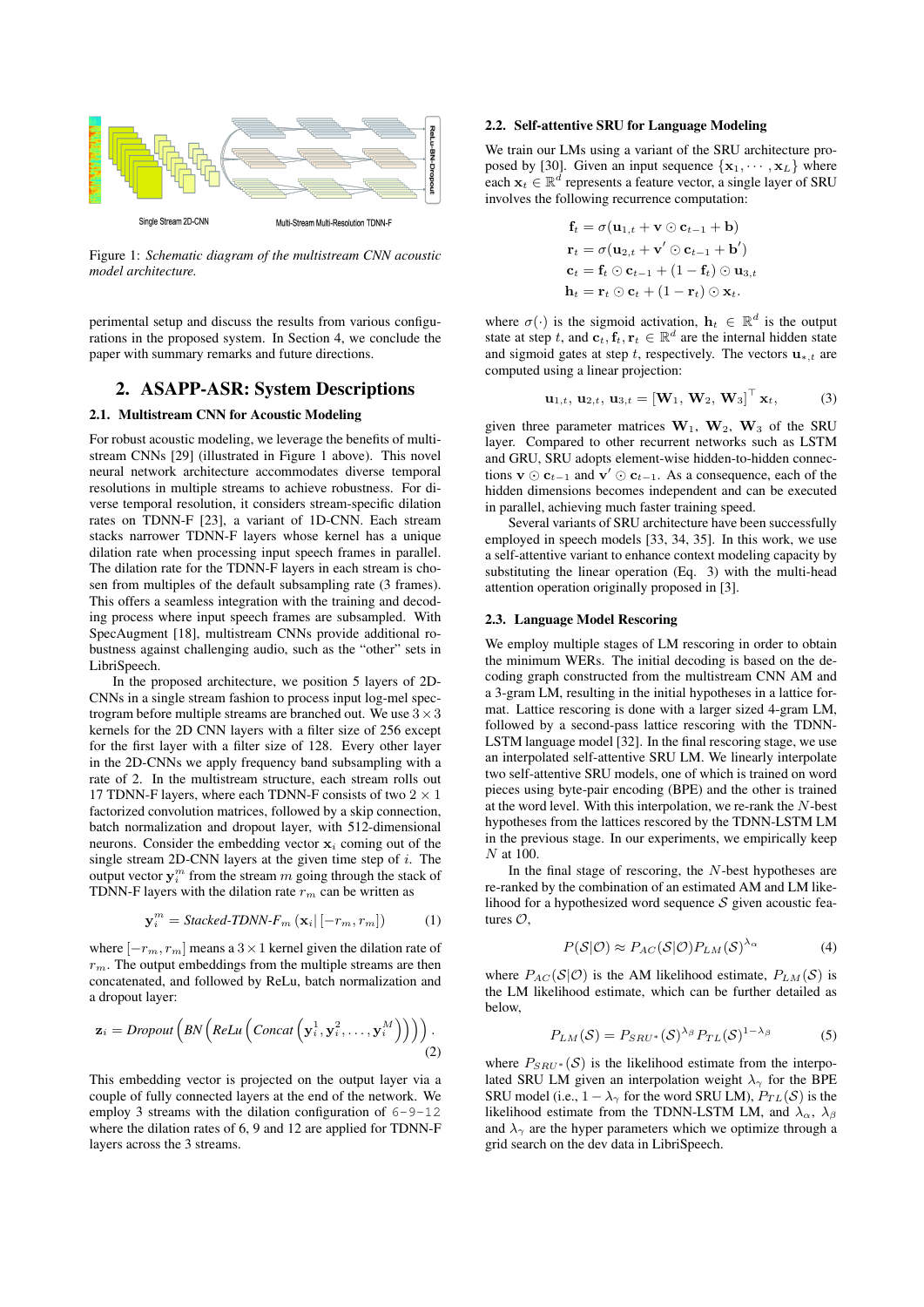We further refine the ranking with the minimum expected word error objective [36], defined by:

$$
E[err(S)|O] \approx \sum_{i=1}^{N} \bar{P}(S_i|\mathcal{O})err(S|S_i)
$$
 (6)

where  $\bar{P}(\mathcal{S}_i|\mathcal{O}) = P(\mathcal{S}_i|\mathcal{O})/\sum_{j=1}^{N} P(\mathcal{S}_j|\mathcal{O})$  is the normalized term of  $P(S_i|\mathcal{O})$  and  $err(S|\mathcal{S}_i)$  is the WER measure of S with  $S_i$  as reference. Applying the expected word error minimization can weaken a bias on the sentence-level likelihood maximization and shift the ranking focus toward the local wordlevel accuracy. In order to reduce the computation complexity, we first rank the N-best hypotheses by the sentence-level likelihood maximization (Eq. 4), and then update the rank of the top 20 hypotheses by the minimum expected word error (Eq. 6).

## 3. Experimental Setup and Results

## 3.1. LibriSpeech

We conduct the experiments on the LibriSpeech corpus [16], which is a collection of approximately 1,000hr read speech (16kHz) from the audio books that are part of the LibriVox project [26]. The training data is split into 3 partitions of 100hrs, 360hrs, and 500hrs while both of the dev and test data are split into 'clean' and 'other' categories, where each category contains around 5hrs of audio. The corpus provides extra written texts of  $800M$  words<sup>1</sup> for LMs. We normalize them to correct typos as well as spelling consistencies between British and American English. The same normalization is applied to all the text transcripts of the training, dev and test set to be consistent.

### 3.2. Acoustic Models and Non-SRU Language Models

We follow the conventional steps to train hybrid GMM/HMM acoustic models using the default Kaldi recipe for LibriSpeech<sup>2</sup>, up to a point where a triphone model is trained with speakeradaptive training (SAT) with feature-space MLLR (fMLLR) to further refine Gaussian mixture parameters [37]. The alignment of this model is used for neural network model training as the reference label. The multistream CNN AM described in Section 2.1 is trained on the total 960hr training set with the LF-MMI loss, decaying learning rates from  $10^{-3}$  to  $10^{-5}$  over the span of 6 epochs. The mini-batch size is 64.

To prepare a lexicon, we select the most frequently used 200K words from the 800M word text and add out-ofvocabulary words to the original lexicon provided by the LibriSpeech corpus with the CMU phoneset, resulting in a 203K word list in total. We train a G2P model using the Sequitur tool [38] to generate pronunciations for the out-of-vocabulary words.

We use the PocoLM tooklit to train  $n$ -gram LMs by modifying the default recipe for the Switchboard corpus<sup>3</sup>. A 4-gram LM is trained on the 800M word text as well as the entire text transcripts for the 960hr training data containing around 10M words. This LM is pruned to a 3-gram, which is used for the 1st-pass decoding. The 4-gram LM is used for n-gram LM rescoring.

The TDNN-LSTM language model is trained on the aforementioned combined text, totaling 810M words, with the default Kaldi RNNLM recipe for LibriSpeech. We modify the di-

|             | # Params<br>Model<br><b>Lavers</b> |       | Dev   |      |
|-------------|------------------------------------|-------|-------|------|
|             |                                    | clean | other |      |
| Transformer | 12.                                | 74M   | 37.7  | 39.5 |
| SRU         | 12                                 | 77M   | 36.2  | 38.3 |
| SRU         | 24                                 | 139M  | 34.3  | 36.8 |

Table 1: *BPE-level perplexities on dev-clean and dev-other for 12 layer Transformer, 12 layer SRU and 24 layer SRU LMs. We include start and end of sentence tokens on each utterance.*

mension of embedding to 4,096 to increase the representational power of contexts in word sequences.

#### 3.3. Self-Attentive SRU Language Models

#### *3.3.1. Dataset*

We construct our dataset for language modeling by combining the normalized corpus of 800M words with the text transcripts from the 960h training data, for a total of about 810M words. All of our self-attentivce SRU language models are trained at the utterance level (i.e., the model does not leverage any context past sentence boundaries), with a maximum sequence length of 275 tokens. We train a new 10K BPE vocabulary for our model. We limit the maximum sequence length only during training, not when computing dev set perplexity or when rescoring utterances from N-best hypotheses by the acoustic model with the TDNN-LSTM LM. We report perplexity numbers on dev-clean and dev-other, which include start and end of sentence tokens for each utterance.

#### *3.3.2. Model configuration*

All the self-attentive SRU LMs are trained using a hidden dimension of 2,048 and a projected dimension of 512 for the self-attention layer. We use a learning rate of  $2 \cdot 10^{-4}$  and no dropout. Optimization is done with the RAdam optimizer [39] using a cosine annealing learning rate schedule. We train SRU models of 12 and 24 layers, slightly varying architectures. For the 12 layer model, we train across 8 Tesla V100 GPUs with a total batch size of 192 for 10 epochs. We use an embedding size of 2,048 and tie the input and output weights. We use singleheaded attention in the self-attentive modules. We train the 24 layer model on 8 Quadro RTX 8000 GPUs with a total batch size of 512 for 12 epochs. We use an embedding size of 512, do not tie weights, and use 2 heads in the self-attentive modules.

#### *3.3.3. Results*

Table 1 shows the perplexities obtained on the dev sets. With our 12 and 24-layer models, we achieve dev-clean perplexities of 36.2 and 34.3 respectively. In the first third of training we see the most improvement, with combined dev set perplexities at 40 for the 12-layer model and 37 for the 24-layer model.

For a comparison we also train a 12-layer Transformer model on the 10K BPE vocabulary. We use a model dimension of 768, feedforward dimension of 2,048, and 8 attention heads. These parameters were chosen as they result in a network with a comparable number of parameters to the 12-layer SRU model. All other parameters such as weight tying mirror the 12-layer SRU model. A cosine annealing learning rate schedule is used, with a linear warmup for the first 20,000 steps. By adding a self-attentive module between SRU layers, we are able to achieve better perplexity using a comparable number of parameters.

<sup>&</sup>lt;sup>1</sup>http://openslr.org/11.

<sup>2</sup>https://github.com/kaldi-asr/kaldi/tree/master/egs/librispeech/s5.

<sup>3</sup>https://github.com/danpovey/pocolm/blob/master/egs/swbd/run.sh.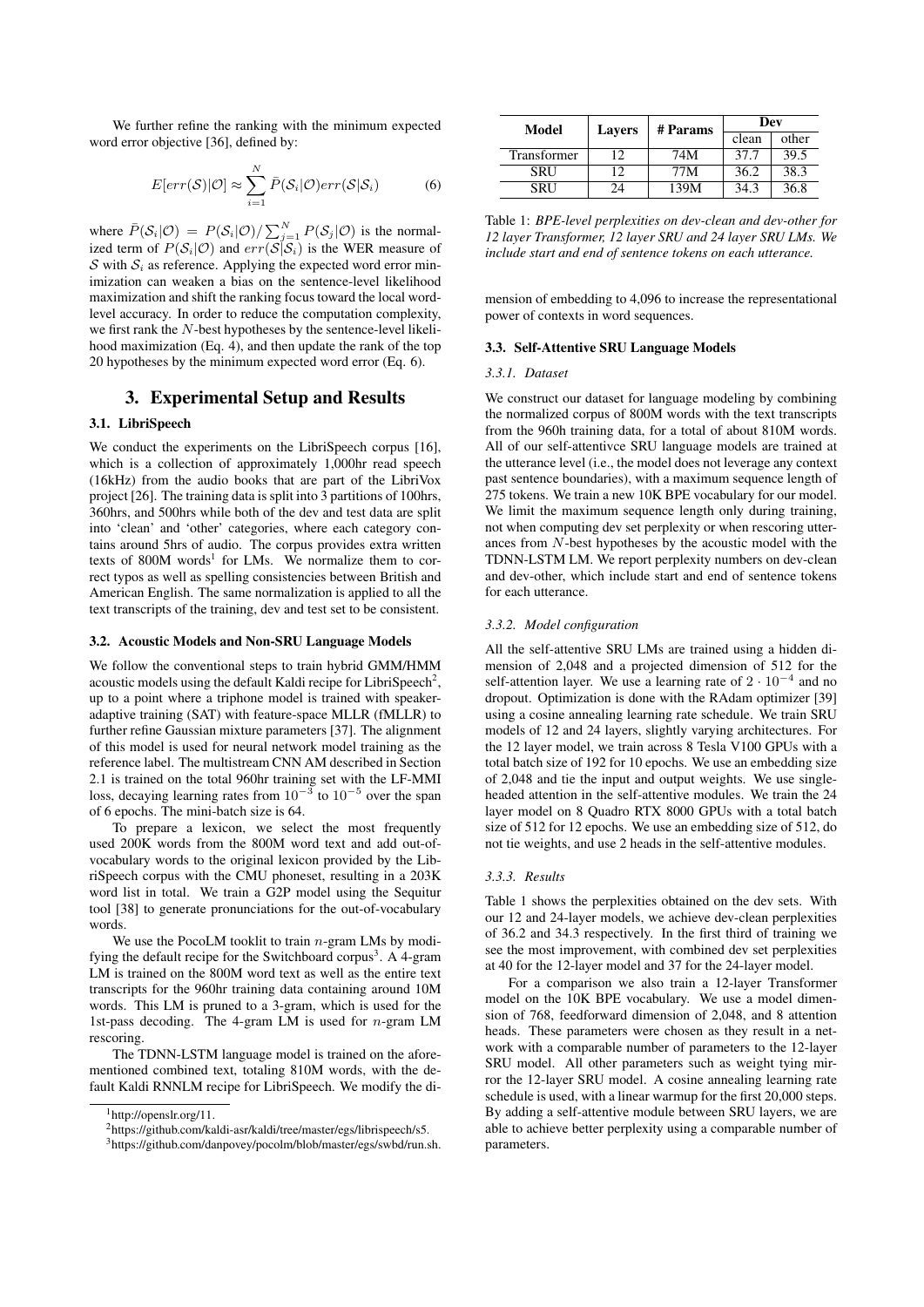

Figure 2: *Dev perplexity curves of 12-layer SRU and Transformer models. Vertical lines signify when each model reaches a perplexity of 40. Here perplexity is reported on the combination of dev-clean and dev-other.*

| <b>Rescoring Model</b> | Dev   |       | <b>Test</b> |       |
|------------------------|-------|-------|-------------|-------|
|                        | clean | other | clean       | other |
| 12-layer Transformer   | 1.62  | 4.41  | 1.96        | 4.70  |
| 12-layer SRU           | 1.59  | 4.38  | 1.93        | 4.62  |

Table 2: *WER (in %) comparison of 12-layer Transformer and 12-layer SRU for* N*-best rescoring.*

#### *3.3.4. Analysis*

We show that our proposed self-attentive SRU not only improves performance over the Transformer architecture but also converges faster. As shown in Figure 2, the 12-layer Transformer model reaches a perplexity of 40 in under 1.2M steps, while it only takes 622K training steps for the SRU model. This results in a 2 times training speedup. In practice this reduced training time by almost 2 days, allowing for faster iteration and greater exploration.

Additionally, we show that the perplexity improvement achieved by the 12-layer SRU model transfers directly to a WER improvement when used for candidate rescoring. In Table 2 we compare WERs when using both the SRU model and Transformer for the final stage of  $N$ -best rescoring, fixing  $N$  at 100. In all dev and test sets the 12-layer SRU achieves a lower WER than the Transformer model.

#### 3.4. Results and Analysis

Table 3 shows the WER comparison of different experimental setups for the multistream CNN AM and staged rescoring with various LMs. The setup of TDNN-F + 4-gram is a baseline with the TDNN-F acoustic model of the Kaldi Librispeech recipe rescored with our custom 4-gram LM. As compared to this basline, multistream CNN achieves a relative WER improvement of 14% on test-other, demonstrating its robustness. The lattice rescoring with the TDNN-LSTM language model further reduces the WER by 14% relative, showing the better modeling capability of a neural language model.

Regarding self-attentive SRU LMs, we first construct Nbest rescoring using the 24-layer BPE SRU model. The language model likelihood is re-estimated by linearly interpolating the TDNN-LSTM and SRU LM. BPE-based LMs can help mitigate out-of-vocabulary issues from word-based models. Also, interpolating LMs with different levels of capacity has been proven to be beneficial to WER reduction in practice. These benefits are presented by the relative WER improvement of 23% on the test sets against the TDNN-LSTM rescoring ap-

| <b>Setup</b>                                | Dev   |       | <b>Test</b> |       |
|---------------------------------------------|-------|-------|-------------|-------|
|                                             | clean | other | clean       | other |
| $TDNN-F + 4-gram$                           | 2.75  | 8.16  | 2.93        | 8.17  |
| Multistream CNN                             | 2.62  | 6.78  | 2.80        | 7.06  |
| $+4$ -gram                                  |       |       |             |       |
| +TDNN-LSTM LM                               | 2.14  | 5.82  | 2.34        | 6.04  |
| +24-layer SRU                               | 1.56  | 4.28  | 1.83        | 4.57  |
| +Interpolated SRU                           | 1.56  | 4.25  | 1.79        | 4.49  |
| +Expected Word<br><b>Error Minimization</b> | 1.55  | 4.22  | 1.75        | 4.46  |

Table 3: *WER (in %) comparison among different setups.*

| <b>Systems</b>                                | Dev   |       | <b>Test</b> |       |
|-----------------------------------------------|-------|-------|-------------|-------|
|                                               | clean | other | clean       | other |
| Park, et al. [18]                             |       |       | 2.5         | 5.8   |
| Synnaeve, et al. [21]<br>w/o semi-supervision | 2.10  | 4.79  | 2.33        | 5.17  |
| Luscher, et al. [19]                          | 1.9   | 4.5   | 2.3         | 5.0   |
| Wang, et al. $\overline{[22]}$                |       |       | 2.26        | 4.85  |
| Han, et al. [20]                              | 1.84  | 5.75  | 2.20        | 5.82  |
| Zhang, et al. $[40]$                          |       |       | 2.0         | 4.6   |
| Han, et al. [28]                              |       |       | 1.9         | 4.1   |
| <b>ASAPP-ASR</b>                              | 1.55  | 4.22  | 1.75        | 4.46  |

Table 4: *WER (in %) comparison among different systems.*

proach only. When we interpolate the BPE SRU model with the word-level SRU LM, we obtain a slight improvement around 2% relative. Finally, we re-rank the interpolated SRU results by minimizing the expected WER, resulting in further reduction of WER by approximately 1\%, also relative.

Table 4 compares the WERs between our proposed system and other benchmark systems in the literature. Other than the test-other set, we outperform any other system performances in the group by noticeable margins. In comparison with our previous results [20], thanks to multistream CNN for acoustic modeling and multiple stages of LM rescoring with powerful selfattentive SRU language models, we improve the relative WERs on test-clean and test-other of 20% and 23%, respectively.

## 4. Conclusions

In this work, we proposed a hybrid ASR system that combines a novel acoustic model architecture, *multistream CNN*, and an efficient language model, *self-attentive SRU*. Through the multiple stages of LM rescoring and the expected word error minimization for N-best hypotheses re-ranking, we achieved a new state-of-the-art result on test-clean and competitive performance on test-other in the popular speech benchmark of Librispeech. Multi-resolution processing in a multistream architecture by multistream CNN manifested its robustness on testother, and self-attentive variant to SRU demonstrated its superiority of modeling power over Transformer.

We will continue on improving the robustness of our acoustic model with efficient usage of a deep CNN architecture and more optimization of data augmentation methods in training. With the promising results presented by the self-attentive SRU in language modeling, we also plan to leverage similar modeling capacity from SRUs in acoustic modeling in the framework of end-to-end ASR.